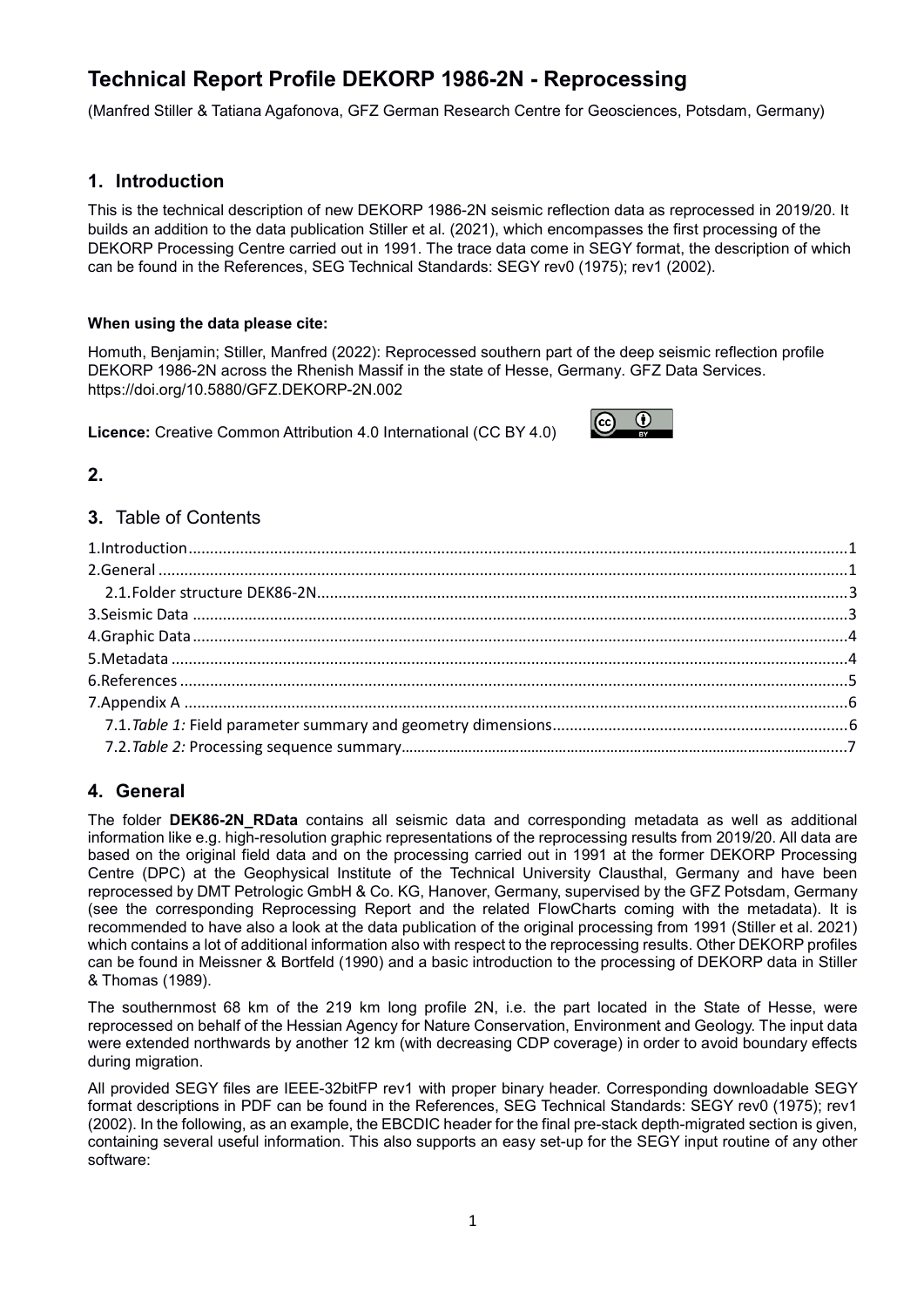```
 SEG-Y Reel Header
```
**\_\_\_\_\_\_\_\_\_\_\_\_\_\_\_\_\_\_\_\_\_\_\_\_\_\_\_\_\_\_\_\_\_\_\_\_\_\_\_\_\_ C 1 Client: HLNUG, Wiesbaden, Germany C 2 Contractor: DMT Petrologic GmbH & Co. KG, Hanover, Germany C 3 Date: 2019-02-18 C 4 Project: 2D Seismic Reprocessing DEKORP, Line DEK86-2N C 5 Content: CRS Pre-Stack Depth Migration, Filtered and Scaled, Zerophase C 6 CDP 2004-5993, Sampling Rate: 4m, Length: 40000m C 7 Polarity: Impedance Increase = Negative Value C 8 Geodetic Reference: DHDN / 3-Degree Gauss-Kruger Zone 3 (EPSG: 31467) C 9 Processing Sequence: C10 1) Data Input C11 2) Binning and Geometry Load C12 3) Minimum Phase Transformation of Vibroseis Data C13 4) Initial Trace Editing C14 5) Refraction Statics (Delivered by Client, SRD=400m AMSL) C15 6) Spherical Divergence Correction (T\*VV) C16 7) 1st Run Surface Consistent Amplitude Balancing C17 8) Surface Consistent Spiking Deconvolution (160ms, 1.0% Prewhitening, Two C18 Gates) C19 9) Bandpass (6Hz-12Hz-48Hz-60Hz) C20 10) 2nd Run Trace Editing and Surface Consistent Amplitude Balancing C21 11) Air Blast Attenuation (331m/s) C22 12) Residual Statics Computation, including Iterative Velocity Updates C23 13) Noisy Trace Editing (Despike by Standard Deviation) in Supergathers C24 14) Ground-Roll Suppression in Cone Window C25 15) CRS Processing C26 16) Transformation to Zero-Phase C27 17) Isotropic Kirchhoff Pre-Stack Depth Migration 50 Degree Operator C28 with iterative Velocityfield Update C29 18) Residual Moveout Correction, Outer Trace Mute and Stacking C30 19) Poststack Noise Cleaning: Coherence Enhancement with C31 F-K Amplitude Power and Time-Variant Scaling C32 20) SEG-Y Output C33 Trace Header Byte Positioning: SEG-Standard SEGY Rev 1, May 2002 C34 Bin-Center X-Coord 181-184 4I Bin-Center Y-Coord 185-188 4I**  C35 Bin-Center X-Coord 73-76 4I<br>C36 Bin-Center X-Coord 81-84 4I **C36 Bin-Center X-Coord 81-84 4I Bin-Center Y-Coord 85-88 4I C37 CDP Bin Number 21-24 4I CDP Bin Number 193-196 4I C38 Bin-Center Elevation 233-236 4I CDP Location Number 237-240 4I C39 SEG Y REV1 C40 END EBCDIC**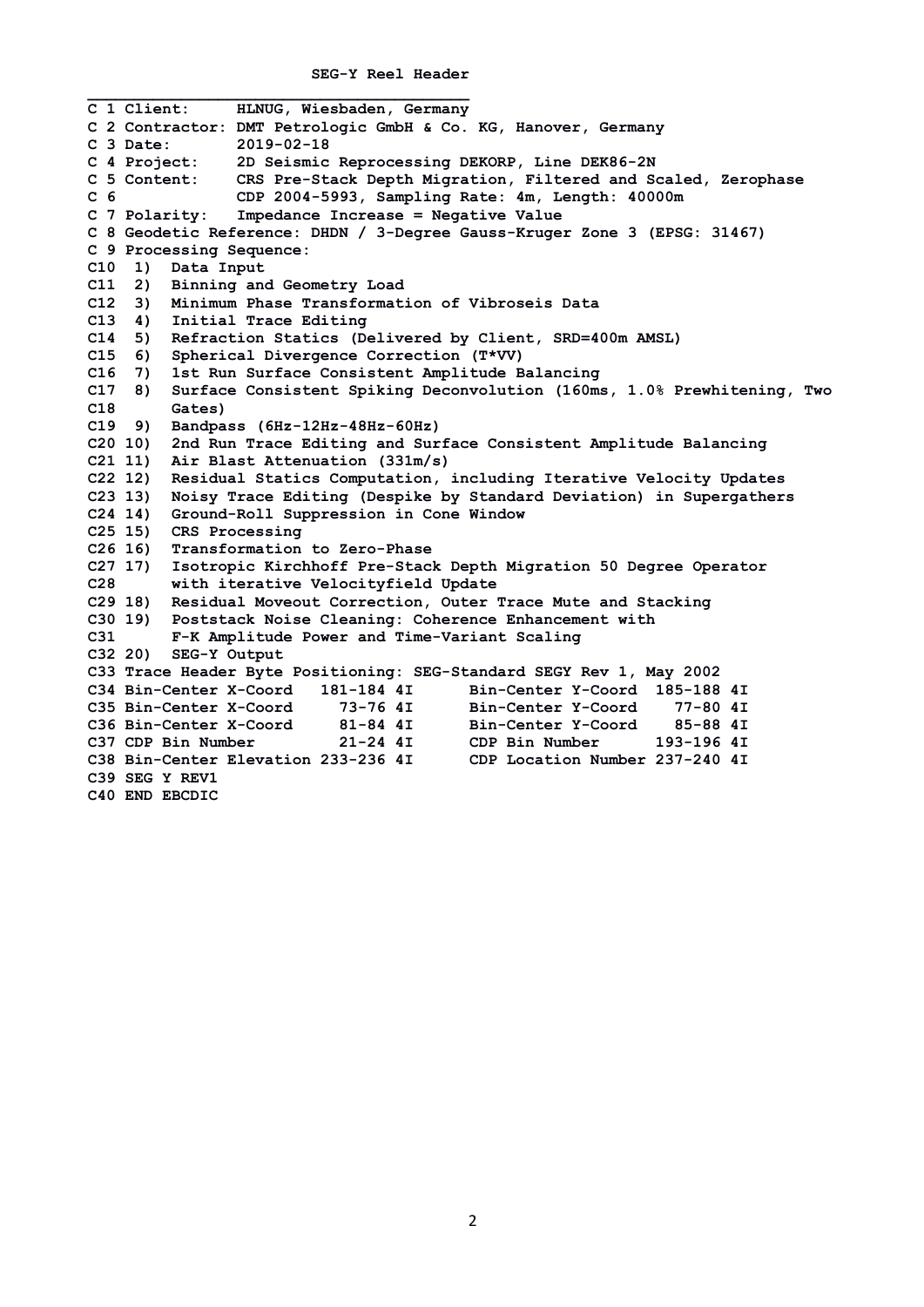## **4.1.Folder structure DEK86-2N\_Rdata**

| <b>SeismicData</b> | <b>PreStack</b>  | ShotGathers_unmigrated       | Raw                          |
|--------------------|------------------|------------------------------|------------------------------|
|                    |                  | CDPgathers_unmigrated        | Preprocessed                 |
|                    |                  | <b>CRSgathers_unmigrated</b> | Processed                    |
|                    |                  | ImageGathers_migrated        | <b>PreStackTime</b>          |
|                    |                  |                              | <b>PreStackDepth</b>         |
|                    | <b>PostStack</b> | <b>CRSstacks unmigrated</b>  | Raw                          |
|                    |                  |                              | Final                        |
|                    |                  |                              | <b>RMSvelocities</b>         |
|                    |                  | PostStack time-migrated      | Raw                          |
|                    |                  |                              | Final                        |
|                    |                  |                              | <b>IntervalVelocities</b>    |
|                    |                  | PreStack time-migrated       | Raw                          |
|                    |                  |                              | Final                        |
|                    |                  |                              | <b>RMSvelocities</b>         |
|                    |                  | PreStack depth-migrated      | Raw                          |
|                    |                  |                              | Final                        |
|                    |                  |                              | <b>IntervalVelocities</b>    |
|                    | Inversion        | Tomography                   | <b>VelocityField_unmuted</b> |
|                    |                  |                              | VelocityField muted          |
|                    |                  |                              | <b>NodeCount</b>             |
|                    |                  |                              |                              |

| GraphicData | FinalStacks       |
|-------------|-------------------|
|             | FinalMigrations   |
|             | SeismicAttributes |
|             | Tomography        |

| <b>MetaData</b> | Geometry    | Sources          |
|-----------------|-------------|------------------|
|                 |             | <b>Receivers</b> |
|                 |             | <b>CDPs</b>      |
|                 |             | <b>Relation</b>  |
|                 |             | <b>Misc</b>      |
|                 | SurveyData  | FieldReport      |
|                 |             | <b>Maps</b>      |
|                 |             | <b>Statics</b>   |
|                 |             | <b>Misc</b>      |
|                 | <b>Misc</b> |                  |

In a PDF document in the **DEK86-2N\_RData** parent folder all files contained in the subfolders are listed together with additional information for a full overview.

## **5. Seismic Data**

The seismic trace data comprise all reprocessed results that are most likely required for further evaluation. They are divided into **PreStack** and **PostStack** data. The reprocessed post-stack data are well suited for getting a structural overview or for reinterpretation of the profile. The reprocessed pre-stack data allow for an application of new stacking or migration methods on raw or pre-processed data.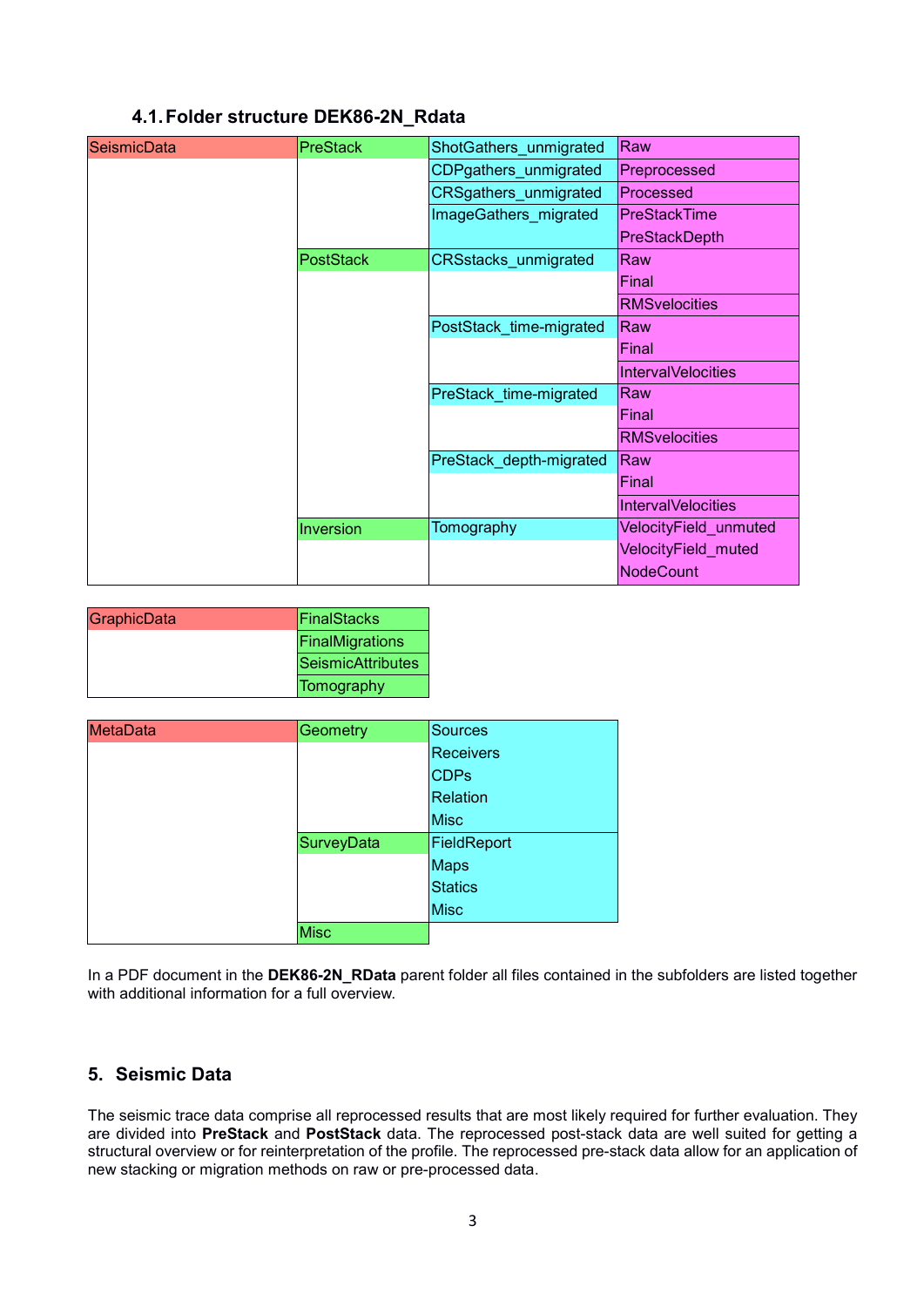In the SeismicData/**PreStack** folder there is a set of SGY files, containing the unstacked and unmigrated gathers at different processing stages: as **FF/Chan-sorted raw** data, as **CDP/offset-sorted pre-processed** data ready for application of dynamic corrections, and as **CDP/offset-sorted CRS-processed** data ready for stack and/or migration. The CRS processing (Common Reflection Surface) gives a significant improvement in comparison to the classical CDP processing with NMO (Common Depth Point with Normal MoveOut). In addition, there are also **CDP/offset-sorted image gathers,** either **pre-stack time-migrated** or **pre-stack depth-migrated** available.

The respective file names are self-explaining. All information that is necessary for recording geometry definition should be already present in the headers (source-/receiver-/CDP locations/coordinates/elevations/static corrections, shot/channel numbers, offsets etc.), so it should be easily possible to set up a matching database by extracting them accordingly. The PDF document in the parent folder lists all SGY files again together with additional information.

In the SeismicData/**PostStack** folder there are SGY files with the final results from the reprocessing carried out in 2019/20, they are arranged in subfolders according to the respective poststack processing stage, i.e. **unmigrated**, **post-stack time-migrated**, **pre-stack time-migrated** and **pre-stack depth-migrated**. Each version comes as **raw stack** (nearly true-amplitude), **final stack** (after additional semblance-based amplitude scaling for better readability) and together with the used **velocity model**.

A **Tomographic Inversion** has been conducted, based on the first-break picks of the raw data. This delivers a high-resolution image of the true interval-velocities versus depth down to 3-5 km below surface. The folder contains the derived **VelocityField (1) unmuted** and **(2) muted** to the reliable region, based on the corresponding **NodeCount** result. The tomographic velocities have also partly been used for the final migrations to obtain a better near-surface imaging.

The PDF document in the parent folder lists all SGY files again together with additional information.

#### **6. Graphic Data**

The folder **GraphicData** contains graphic representations of the reprocessing results. The sections have been converted from SEGY to color-coded high-resolution PDF which can be displayed or plotted with common software that is able to handle images with 25 000 pixels and more. The images come with top label (showing profile-km and CDP) and with a basic side label (showing profile name and processing version).

The **GraphicData** folder structure is analogous to the **SeismicData** folder. It contains in the subfolders **FinalStacks**, **FinalMigrations** and **Tomography** the respective reprocessed results, sometimes in different versions. There is no graphic representation of unstacked data.

The file names correspond to the seismic data versions and should be therefore self-explaining. The PDF document in the parent folder lists all PDF files again together with additional information.

#### **7. Metadata**

In the folder **MetaData** there is accompanying information to the seismic data. The subfolder **SurveyData** contains scans of the original (PRAKLA) field report including appendices as well as the original location maps and the original evaluation of field static corrections. The scans might be overlapping and have not been merged together as they are slightly distorted by the optical scanning procedure from blueprints. Unfortunately, everything is in German language, but they are hopefully of help nevertheless.

In the subfolder **Geometry** there are ASCII tables with all source-/receiver-/CDP-location/-coordinates/-elevation, spread and static information, just in case, that for one or the other file something, e.g. the CDP coordinates, might be missing in the trace headers and have to be externally imported. The tables for **Receivers**, **Sources**, **CDP**s, the **Relation** describing the actually active spread and **Misc** (like additional particulars like static corrections if not included in the other files) are self-explaining by the first comment line in each file. The coordinates are given in the rectangular Gauß-Krüger system (Bessel ellipsoid), the used abbreviations are LOCN (geophone location), SPON (shotpoint order number), SLOC (source location), NSPON (nearest SPON to CDP),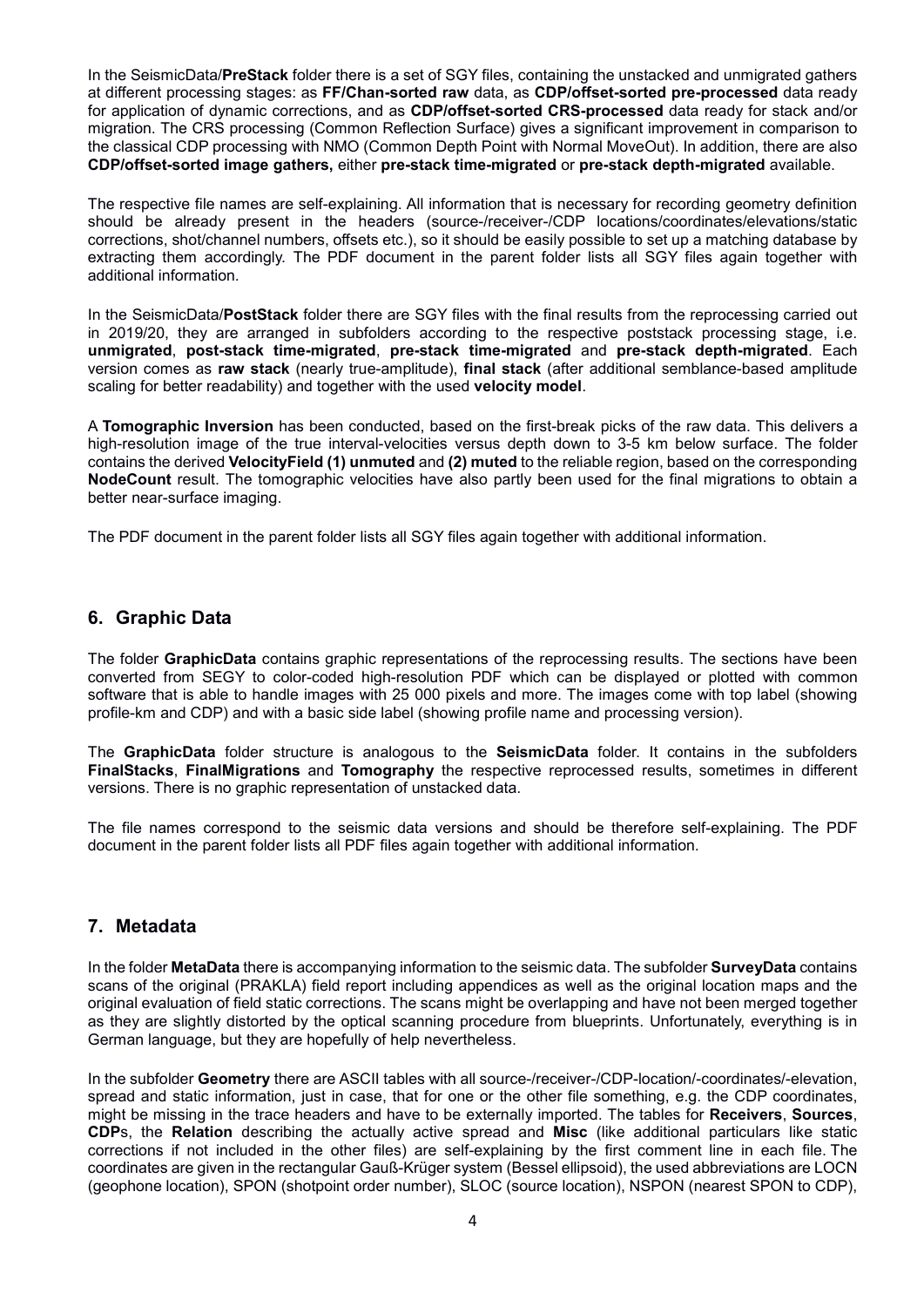NLOC (nearest LOCN to CDP) and VEL (either weathering layer velocity or main refractor velocity in m/s). For import into maps or GIS the CDP line is additionally given in geographic coordinates (Longitude, Latitude, WGS84) in ASCII and kml format. The PDF document in the parent folder lists all Metadata files again together with additional information.

In **Appendix A** the field parameters and geometry dimensions are compiled in *Table 1* and the general sequence of the reprocessing in *Table 2*.

#### **8. References**

Barry, K. M., Cavers, D. A., & Kneale, C. W. (1975). Recommended Standards for Digital Tape Formats. Geophysics, 40(2), 344–352. https://doi.org/10.1190/1.1440530, [https://seg.org/Portals/0/SEG/News and](https://seg.org/Portals/0/SEG/News%20and%20Resources/Technical%20Standards/seg_y_rev0.pdf)  [Resources/Technical Standards/seg\\_y\\_rev0.pdf](https://seg.org/Portals/0/SEG/News%20and%20Resources/Technical%20Standards/seg_y_rev0.pdf)

SEG Technical Standards Committee (2002) SEG Y rev 1 Data Exchange format. https://seg.org/Portals/0/SEG/News and Resources/Technical Standards/seg\_y\_rev1.pdf

Meissner, R. & Bortfield, R.K. (Eds.) (1990). DEKORP-Atlas – Results of Deutsches Kontinentales Reflexionsseismisches Programm. Springer Press. https://doi.org/10.1007/978-3-642-75662-7

Stiller M. & Thomas, R. (1989). Processing of reflection-seismic data in the DEKORP Processing Center, Clausthal. In: Emmermann, R. & Wohlenberg, J. (Eds). The German Continental Deep Drilling Program (KTB). Springer Press, pp 177-232. https://doi.org/10.1007/978-3-642-74588-1\_9

Stiller, Manfred; Kaerger, Lauretta; Agafonova, Tatiana; Krawczyk, Charlotte; Oncken, Onno; Weber, Michael; Former DEKORP Project Leaders; Former DEKORP Research Group; Former DEKORP Processing Centre (2021): Deep seismic reflection profile DEKORP 1986-2N across the eastern Rhenish Massif and the Muensterland Basin, Northwest Germany. GFZ Data Services. https://doi.org/10.5880/GFZ.DEKORP-2N.001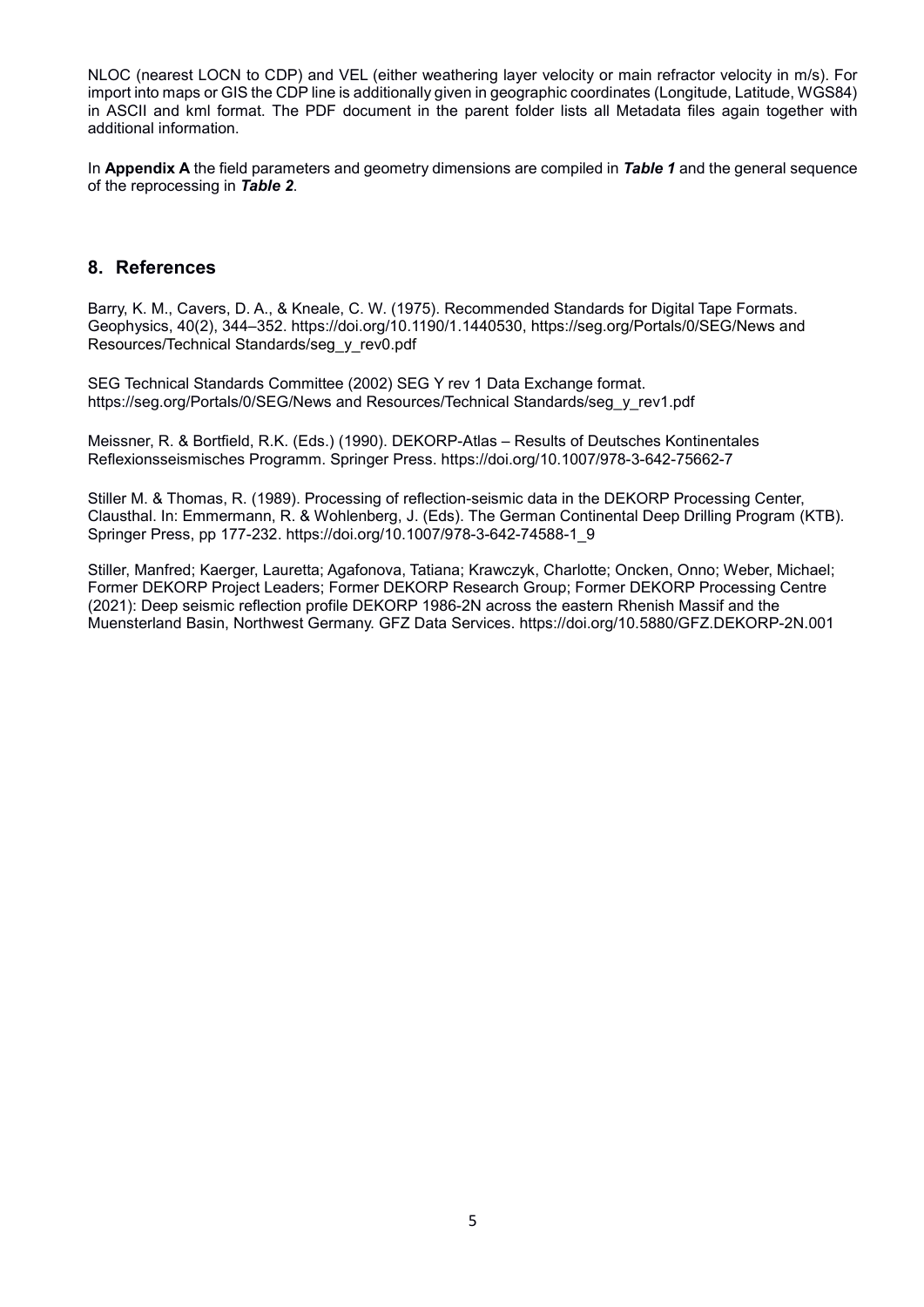## **9. Appendix A**

| 9.1. Table 1: Field parameter summary and geometry dimensions |  |  |
|---------------------------------------------------------------|--|--|
|---------------------------------------------------------------|--|--|

|                            | Recorded                                        | August - October 1986                                           |  |
|----------------------------|-------------------------------------------------|-----------------------------------------------------------------|--|
| <b>General information</b> | by                                              | Prakla-Seismos AG                                               |  |
|                            | for                                             | Geological Survey of Lower Saxony, Germany                      |  |
|                            | Area                                            | Hesse                                                           |  |
|                            | Profile length / direction / azimuth            | Reprocessed 79.78 km of total 219.02 km / SE - NW / -65.4903 °  |  |
|                            | Total data amount                               | 6.61 GB of total 14.25 GB                                       |  |
|                            | <b>Recording system</b>                         | Sercel SN 368 / MTC01                                           |  |
|                            | Sample interval                                 | 4 ms                                                            |  |
|                            | No. of channels                                 | 400                                                             |  |
|                            | <b>Field filter</b>                             | Low-cut 12.0 Hz / 18 dB<br>High-cut 88.8 Hz / 72 dB             |  |
| <b>Recording</b>           | <b>Noise reduction</b>                          | Automatic noise-mute before correlation                         |  |
|                            | <b>Correlation</b>                              | with filtered sweep                                             |  |
|                            | <b>Recording format</b>                         | SEG-D                                                           |  |
|                            | Sweep + listening time<br><b>Recording time</b> | $20 s + 12 s = 32 s$ (uncorrelated)<br>12 s (correlated)        |  |
|                            | Geophone type                                   | SM 4 (10 Hz)                                                    |  |
|                            | Geophones per group                             | 24                                                              |  |
| <b>Receivers</b>           | Receiver array                                  | In-line array                                                   |  |
|                            | <b>Group spacing</b>                            | 40 m                                                            |  |
|                            | Spread length                                   | 16 km                                                           |  |
|                            | No. of geophone points                          | 4676 (entire profile)                                           |  |
|                            | Source type                                     | Vibroseis (p-waves)                                             |  |
|                            | No. of vibrators                                | 5*VVEA (each 19.4 tons, 125 kN peak-force)                      |  |
|                            | Sweep length / range                            | 20 s $/$ 12 - 48 Hz                                             |  |
|                            | Pattern length                                  | 48 m                                                            |  |
| <b>Sources</b>             | Vertical stacking rate                          | 5-fold                                                          |  |
|                            | <b>Recording configuration</b>                  | Aymmetrical split-spread<br>$(4060 - 100 - VP - 100 - 12060 m)$ |  |
|                            | Source point spacing                            | 40 m                                                            |  |
|                            | No. of source points                            | 3809 (entire profile)                                           |  |
|                            | Coverage (theor. / real)                        | 200-fold / 137-fold                                             |  |
|                            | <b>CDP-spacing</b>                              | 20 m                                                            |  |
| <b>CDPs</b>                | No. of CDPs                                     | 3990 (reprocessed part) of 10952 in total                       |  |
|                            | <b>Final datum</b>                              | 400 m a.s.l.                                                    |  |

# **Geometry dimensions DEKORP 1986-2N**

|                 |                                  |      | X coordinate                           | Y coordinate | Longitude              | Latitude     |
|-----------------|----------------------------------|------|----------------------------------------|--------------|------------------------|--------------|
|                 | <b>Location</b><br><b>Record</b> |      | <b>Gauss-Krueger (Bessel, Potsdam)</b> |              | Decimal degree (WGS84) |              |
|                 |                                  | 1001 | 3471476.                               | 5572854.     | 8.59868866             | 50.29101426  |
| <b>Source</b>   | 7518                             | 6605 | 3385051.                               | 5767536.     | 7.32403779             | 52.02972015) |
| <b>Receiver</b> |                                  | 1001 | 3471486.                               | 5572837.     | 8.59883027             | 50.29086192  |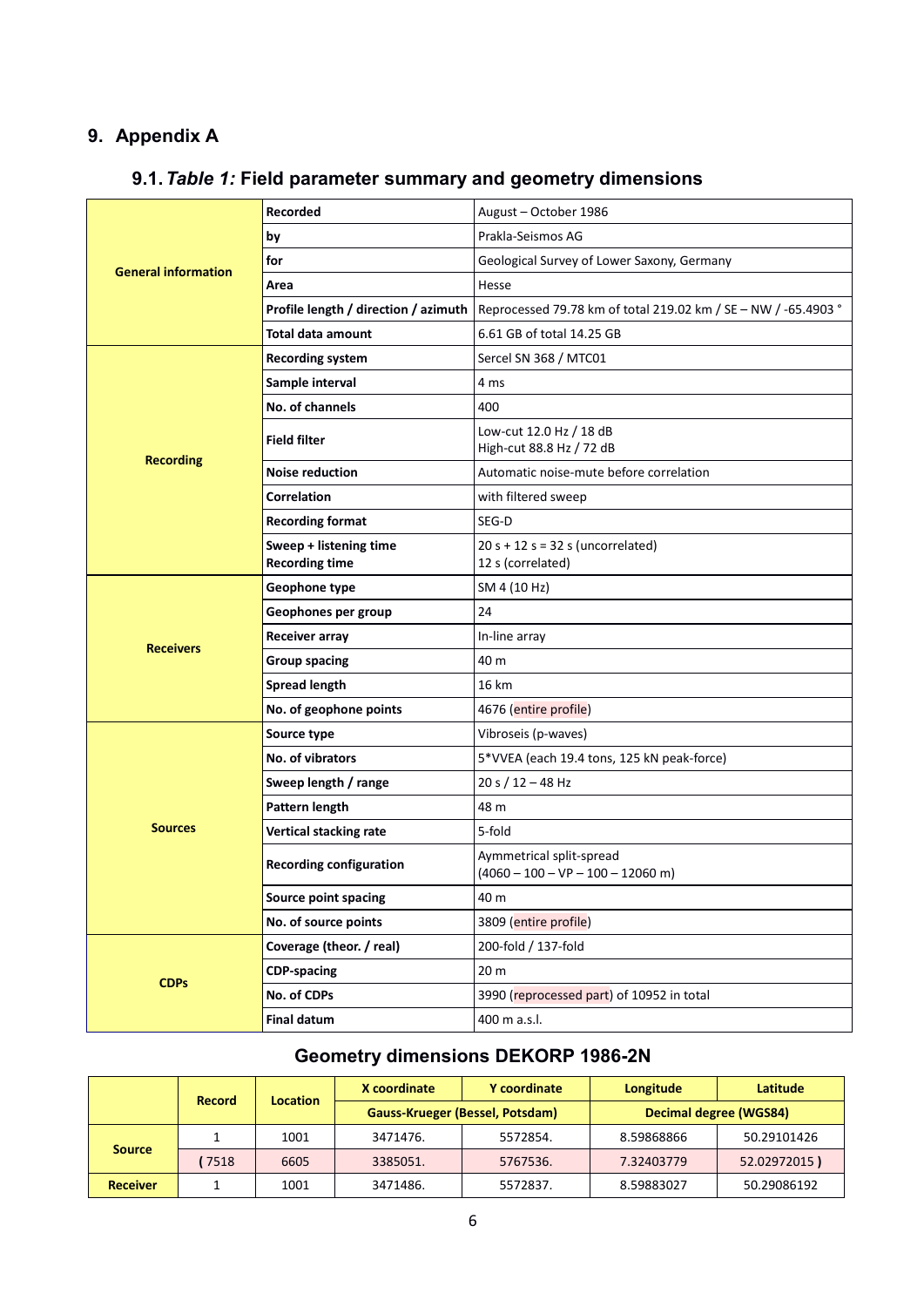|            | 4676 | 6675 | 3381905. | 5772123. | 7.27663560 | 52.07026562) |
|------------|------|------|----------|----------|------------|--------------|
| <b>CDP</b> | 2004 | 1002 | 3471461. | 5572880. | 8.59847621 | 50.29124727  |
|            | 5993 | 2996 | 3437702. | 5644468. | 8.11277314 | 50.93211281  |

# **9.2.** *Table 2:* **Reprocessing sequence summary**

| <b>Process</b>                    | <b>Parameter</b>                                                                                                       |
|-----------------------------------|------------------------------------------------------------------------------------------------------------------------|
|                                   | <b>Data Output 1</b> Input data, raw FF-sorted gathers                                                                 |
| <b>Geometry Extraction</b>        | CDP assignment (Crooked-Line)                                                                                          |
|                                   | Minimum-Phase Transformation Operator designed from sweep autocorrelation                                              |
| <b>Trace Editing</b>              | <b>Initial Bad-Trace Elimination</b>                                                                                   |
| <b>Analytic Gain</b>              | Spherical Divergence Correction (T*v <sup>2</sup> )                                                                    |
| <b>First-Break Muting</b>         | Offset-dependent                                                                                                       |
| <b>Amplitude Balancing</b>        | Surface-consistent, 1 <sup>st</sup> run                                                                                |
| <b>Deconvolution</b>              | Surface-consistent spiking (160 ms operator length, 1 % prewhitening, two gates)                                       |
| <b>Bandpass Filtering</b>         | $6/12 - 48/60$ Hz                                                                                                      |
| <b>Air-Blast Attenuation</b>      | Constant fan 333 m/s                                                                                                   |
| <b>Amplitude Balancing</b>        | Surface-consistent, 2 <sup>nd</sup> run with additional bad-trace elimination                                          |
| <b>Static Correction</b>          | to Floating Datum (smoothed receiver elevation)                                                                        |
| <b>Velocity Analysis</b>          | 1 <sup>st</sup> pass, integrated method                                                                                |
| <b>Residual Static Correction</b> | Surface-Consistent, including Iterative Velocity Updates                                                               |
| <b>Velocity Analysis</b>          | 2 <sup>nd</sup> pass, integrated method                                                                                |
| <b>Noisy Trace Editing</b>        | Despiking by Standard Deviation in Supergathers                                                                        |
| <b>Ground-Roll Suppression</b>    | Cone Window                                                                                                            |
|                                   | <b>Data Output 2</b> Preprocessed CDP-sorted gathers                                                                   |
| <b>CRS-Processing</b>             | <b>Common Reflection Surface method</b>                                                                                |
|                                   | <b>Data Output 3</b> CRS-processed CDP-sorted gathers                                                                  |
| <b>Post-NMO/CRS Muting</b>        | Exclude refraction residuals                                                                                           |
| <b>CDP Stacking</b>               | with shift to Final Datum (400 m a.s.l.) and Zero-Phase Transformation<br>Coverage: ~137-fold                          |
| <b>Coherency Enhancement</b>      | Dip attenuation, f-k Filtering, f-x Deconvolution, bandpass Filtering                                                  |
|                                   | Data Output 4 a, b, c CRS Stack (raw) and semblance-scaled for dynamic compression (final) + velocities                |
| <b>Migration</b>                  | Post-Stack Steep-Dip Finite-Differences Method                                                                         |
|                                   | <b>Input is the CRS Stack</b>                                                                                          |
|                                   | Data Output 5 a, b,c Post-Stack Time-Migration (raw) and semblance-scaled for dynamic compression (final) + velocities |

| <b>Migration</b>             | Pre-Stack Curved-Ray Kirchhoff Time-Migration (with iterative Velocity Field Update)<br>Input are the unstacked CRS gathers |
|------------------------------|-----------------------------------------------------------------------------------------------------------------------------|
| <b>Post-Migration Muting</b> | Exclude noise residuals                                                                                                     |
|                              | <b>Output 6</b> Pre-Stack Time-Migrated CDP-sorted image gathers                                                            |
| <b>CDP Stacking</b>          | with shift to Final Datum (400 m a.s.l.) and Zero-Phase Transformation<br>Coverage: ~137-fold                               |
| <b>Coherency Enhancement</b> | Dip attenuation, f-k Filtering, f-x Deconvolution, Bandpass Filtering                                                       |
|                              | <b>Output 7 a, b, c</b> Pre-Stack Time-Migration (raw) and semblance-scaled for dynamic compression (final) + velocities    |

| <b>Depth-Model Building</b>      | Start model: First-Break Tomo vels + PreSTM vels + GFZ crustal vels                                                       |
|----------------------------------|---------------------------------------------------------------------------------------------------------------------------|
|                                  | Input are the unstacked CRS gathers after Zero-Phase Transformation                                                       |
| <b>Migration</b>                 | Pre-Stack Isotropic Kirchhoff Depth-Migration (with iterative Velocity Field Update)                                      |
| <b>Post-Migration Processing</b> | <b>Residual Moveout Correction and Outer Trace Muting</b>                                                                 |
|                                  | <b>Output 8</b> Pre-Stack Depth-Migrated CDP-sorted image gathers                                                         |
| <b>CDP Stacking</b>              | with shift to Final Datum (400 m a.s.l.) and Zero-Phase Transformation                                                    |
|                                  | Coverage: ~137-fold                                                                                                       |
| <b>Coherency Enhancement</b>     | Dip attenuation, f-k Filtering, f-x Deconvolution, Bandpass filtering (application in time domain)                        |
|                                  | <b>Output 9 a, b, c</b> Pre-Stack Depth-Migration (raw) and semblance-scaled for dynamic compression (final) + velocities |